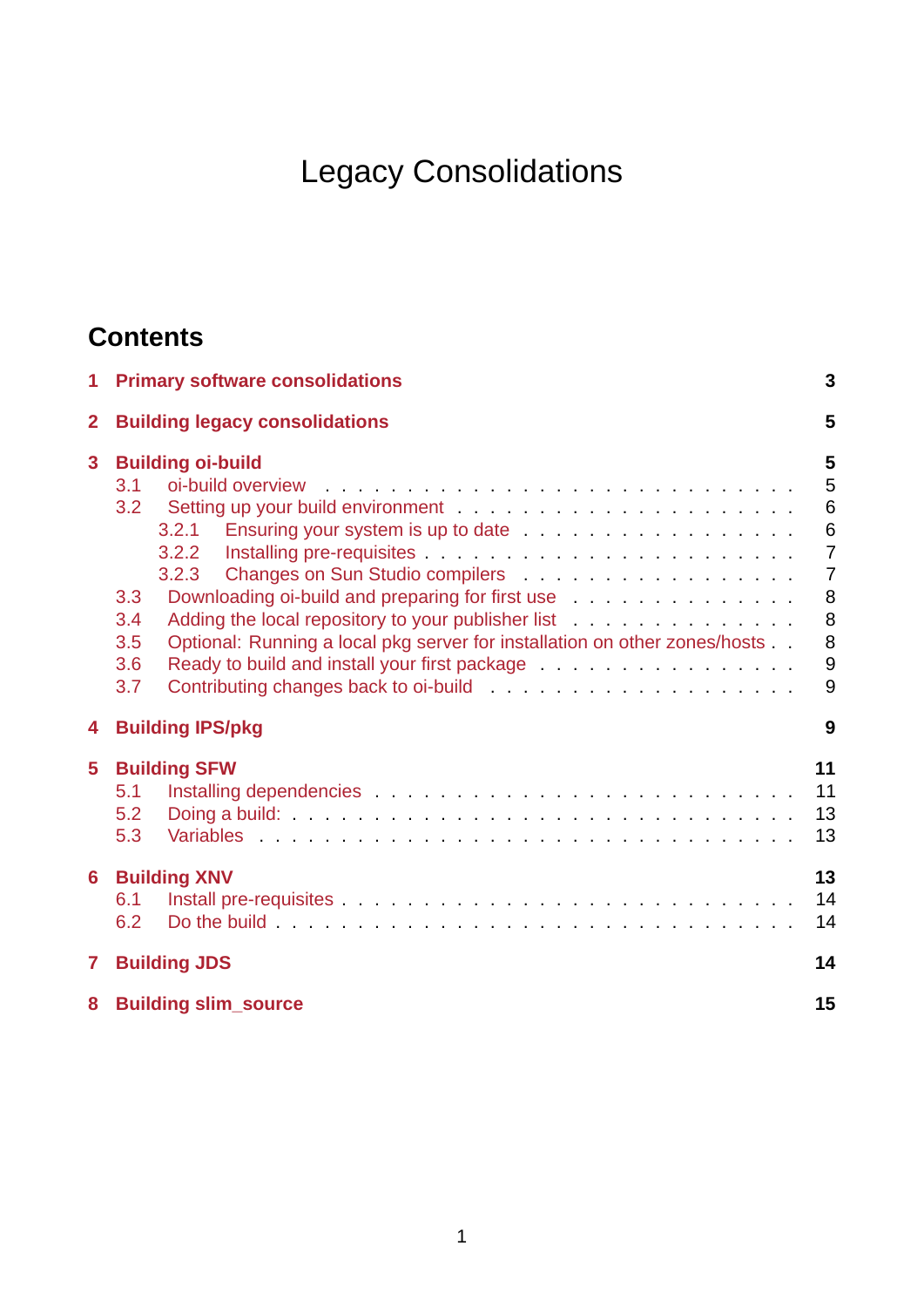Initial OpenIndiana versions were based on the same release process as OpenSolaris, assembled from a set of software consolidations. This complex Release Engineering has been deprecated in favour of the unified build system oi-userland: the list of consolidation and corresponding build instructions are left here as reference.

| Consolidation        | Description                                                                                                   |
|----------------------|---------------------------------------------------------------------------------------------------------------|
| onny-gate            | <b>Operating System/Networking</b><br>Nevada consolidation<br>provided OpenSolars kernel<br>and core userland |
| illumos-gate         | components<br>illumos-gate provides kernel<br>and core userland                                               |
| oi-build             | components<br>oi-build provided some<br>userland components and<br>was a oi-userland<br>predecessor           |
| IPS/pkg              | Image Packaging System<br>provides package<br>management software and<br>some zone brands definitions         |
| <b>SFW</b>           | <b>Solaris Freeware</b><br>consolidation provided open<br>source software bundled with<br>operating system    |
| <b>XNV</b>           | X11 Nevada consolidation<br>provided Xorg server and<br>related software                                      |
| <b>JDS</b>           | Java Desktop System<br>consolidation provided<br>Gnome2 and other desktop<br>software                         |
| Caiman (slim source) | slim source provides<br>operating system installers<br>and Distribution Constructor                           |
| vpanels              | Visual Panels provided server<br>management GUI                                                               |
| sunpro/devpro        | Sunpro consolidation<br>provided Sun Studio<br>compilers and some related<br>libraries                        |
| xvm                  | <b>Contained Sun xVM</b><br>virtualization software based<br>on Xen                                           |
| g11n                 | Globalization consolidation<br>contained internationalisation<br>software                                     |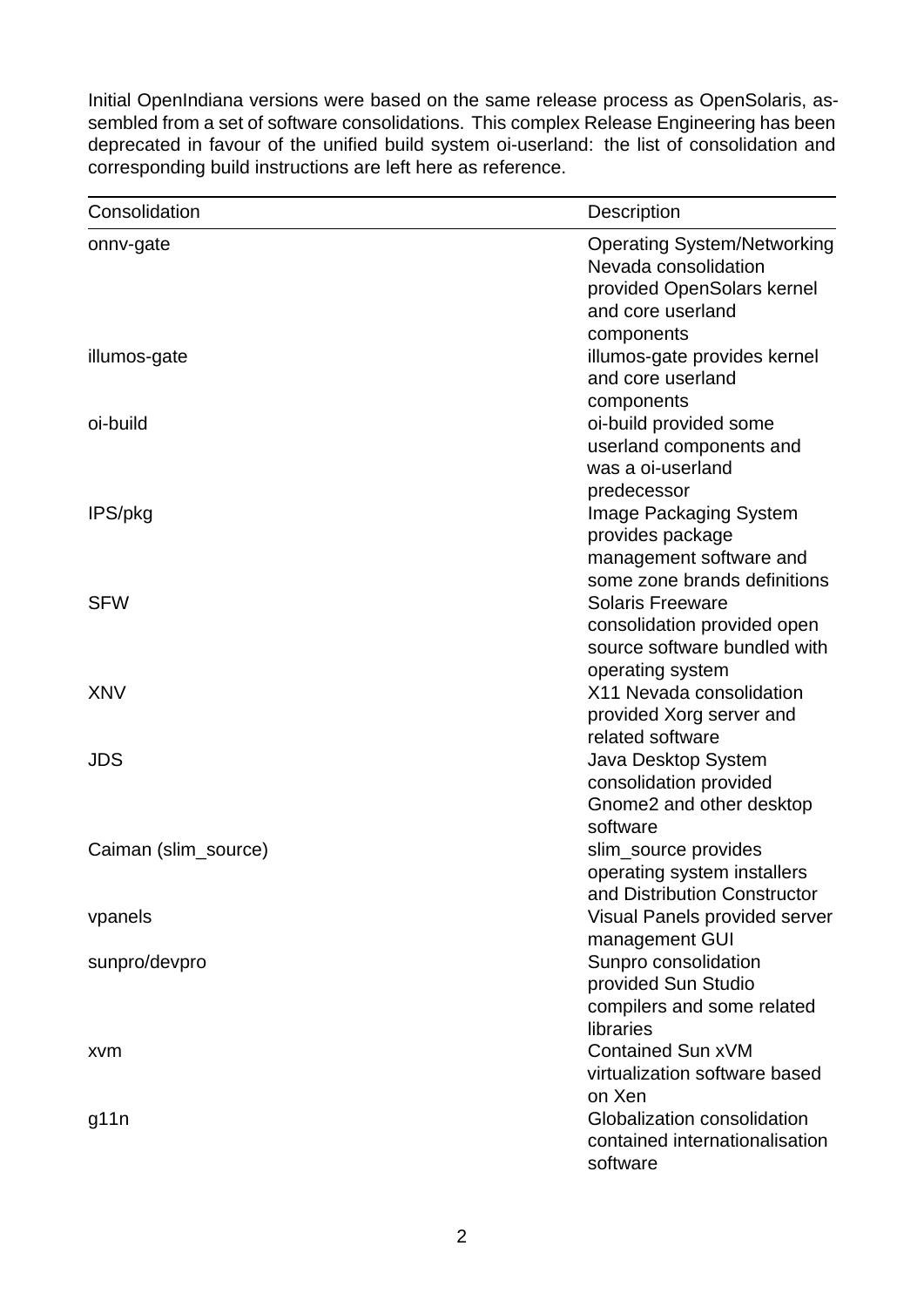| Consolidation | <b>Description</b>             |
|---------------|--------------------------------|
| solaris re    | Contained software related to  |
|               | Solaris engineering            |
| cde           | <b>Provided Common Desktop</b> |
|               | Environment                    |

## **1 Primary software consolidations**

<span id="page-2-0"></span>

| Consolidatione Solaris<br>link |                                                                                          | Original Openindiana<br><b>HG link</b>                            | <b>Status</b>                | OpenIndianaBuild<br>Hipster<br>instruc-<br>link<br>tions   |                                                                    |
|--------------------------------|------------------------------------------------------------------------------------------|-------------------------------------------------------------------|------------------------------|------------------------------------------------------------|--------------------------------------------------------------------|
| onnv-<br>gate                  | N/A (closed<br>source)                                                                   | N/A                                                               | Replaced by<br>illumos-gate  | N/A                                                        | N/A                                                                |
| illumos-N/A<br>gate            |                                                                                          | https://github.com/Ope<br>nIndiana/illumos-gate/                  | Integrated in<br>oi-userland | https://gi<br>thub.com<br>/illumos/ill<br>umos-<br>gate/   | https:<br>//illumo<br>s.org/<br>docs/d<br>evelop<br>ers/bu<br>ild/ |
| oi-<br>build                   | https://github.c<br>om/Oracle/sola<br>ris-userland/                                      | https://hg.openindiana<br>.org/sustaining/oi 151<br>a/oi-build/   | Superceded by<br>oi-userland | https:<br>//github.c<br>om/OpenI<br>ndiana/oi-<br>userland | <b>Building</b><br>oi-<br>build                                    |
|                                | IPS/pkghttps://github.c<br>om/Oracle/sola<br>ris-ips/                                    | https://hg.openindiana<br>.org/sustaining/oi 151<br>a/pkg-gate/   | Integrated in<br>oi-userland | https:<br>//github.c<br>om/OpenI<br>ndiana/p<br>kg5/       | <b>Building</b><br>IPS/pkg                                         |
| <b>SFW</b>                     | N/A (merged<br>into solaris-<br>userland)                                                | https://hg.openindiana<br>.org/sustaining/oi 151<br>a/sfw-gate/   | Merged into<br>oi-userland   | N/A                                                        | <b>Building</b><br><b>SFW</b>                                      |
| <b>XNV</b>                     | https://github.c<br>om/Oracle/sola<br>ris-xorg/<br>(merged into<br>solaris-<br>userland) | https:<br>//hg.openindiana.org/s<br>ustaining/oi_151a/xnv/        | Merged into<br>oi-userland   | N/A                                                        | <b>Building</b><br><b>XNV</b>                                      |
| <b>JDS</b>                     | N/A (merged<br>into solaris-<br>userland)                                                | https://hg.openindiana<br>.org/sustaining/oi 151<br>a/spec-files/ | Merged into<br>oi-userland   | N/A                                                        | <b>Building</b><br><b>JDS</b>                                      |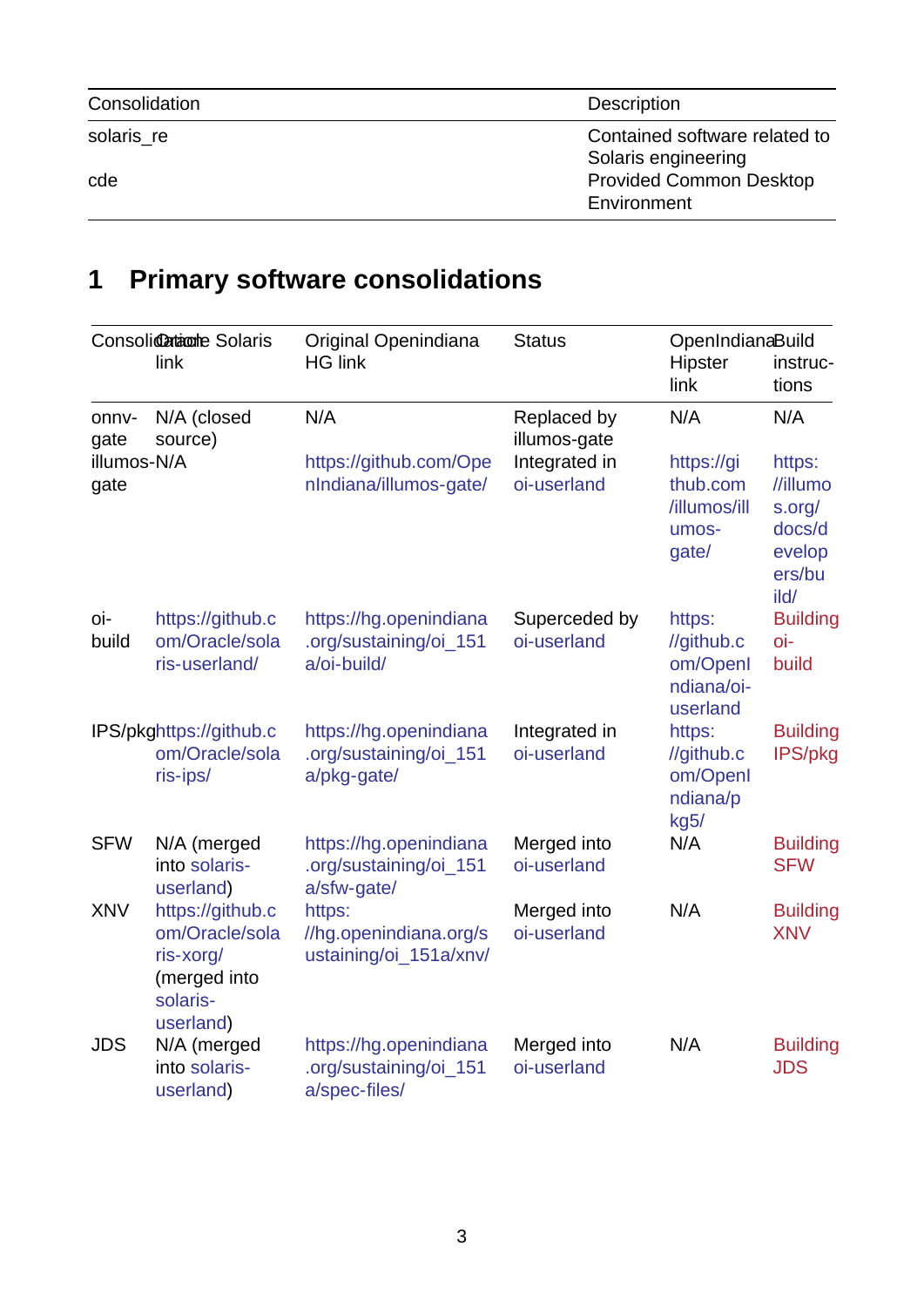|                                                      | Consolidatione Solaris<br>link          | Original Openindiana<br><b>HG link</b>                                  | <b>Status</b>                                                                                                                                                                                                                                            | OpenIndianaBuild<br>Hipster<br>link                                                                                           | instruc-<br>tions              |
|------------------------------------------------------|-----------------------------------------|-------------------------------------------------------------------------|----------------------------------------------------------------------------------------------------------------------------------------------------------------------------------------------------------------------------------------------------------|-------------------------------------------------------------------------------------------------------------------------------|--------------------------------|
| CaimanN/A<br>(slim_source)                           |                                         | https://hg.openindiana<br>.org/sustaining/oi 151<br>a/slim_source/      | Integrated in<br>oi-userland                                                                                                                                                                                                                             | https:<br>//github.c<br>om/OpenI<br>ndiana/sli<br>m sourc<br>e/                                                               | <b>Building</b><br>slim source |
| vpanelsN/A (dropped)<br>sunpro/ddwprdosed<br>source) |                                         | N/A<br>N/A                                                              | <b>Dropped</b><br>libm and make<br>were integrated<br>to illumos-gate,<br>other parts are<br>delivered in<br>binary form<br>(including<br>library/medialib,<br>SyS-<br>tem/library/c++/sunpro,<br>devel-<br>oper/macro/cpp,<br>SyS-<br>tem/library/mtsk) | N/A<br>N/A                                                                                                                    | N/A<br>N/A                     |
| xvm<br>g11n                                          | N/A (dropped)<br>N/A (closed<br>source) | N/A<br>https://hg.openindiana<br>.org/sustaining/oi_151<br>a/g11n/g11n/ | <b>Dropped</b><br>Parts merged<br>into illumos-gate,<br>parts distributed<br>in binary forms,<br>parts marked<br>obsolete                                                                                                                                | N/A<br>N/A                                                                                                                    | N/A<br>N/A                     |
|                                                      | solaris Ne/A (closed<br>source)         | N/A                                                                     | Relevant parts<br>merged into<br>oi-userland                                                                                                                                                                                                             | https://gi<br>thub.com<br>/OpenInd<br>iana/oi-us<br>erland/tre<br>e/oi/hipst<br>er/compo<br>nents/op<br>enindiana/<br>release | N/A                            |
| cde                                                  | N/A (closed<br>source)                  | N/A                                                                     | Some parts are<br>redistributed in<br>binary form                                                                                                                                                                                                        | N/A                                                                                                                           | N/A                            |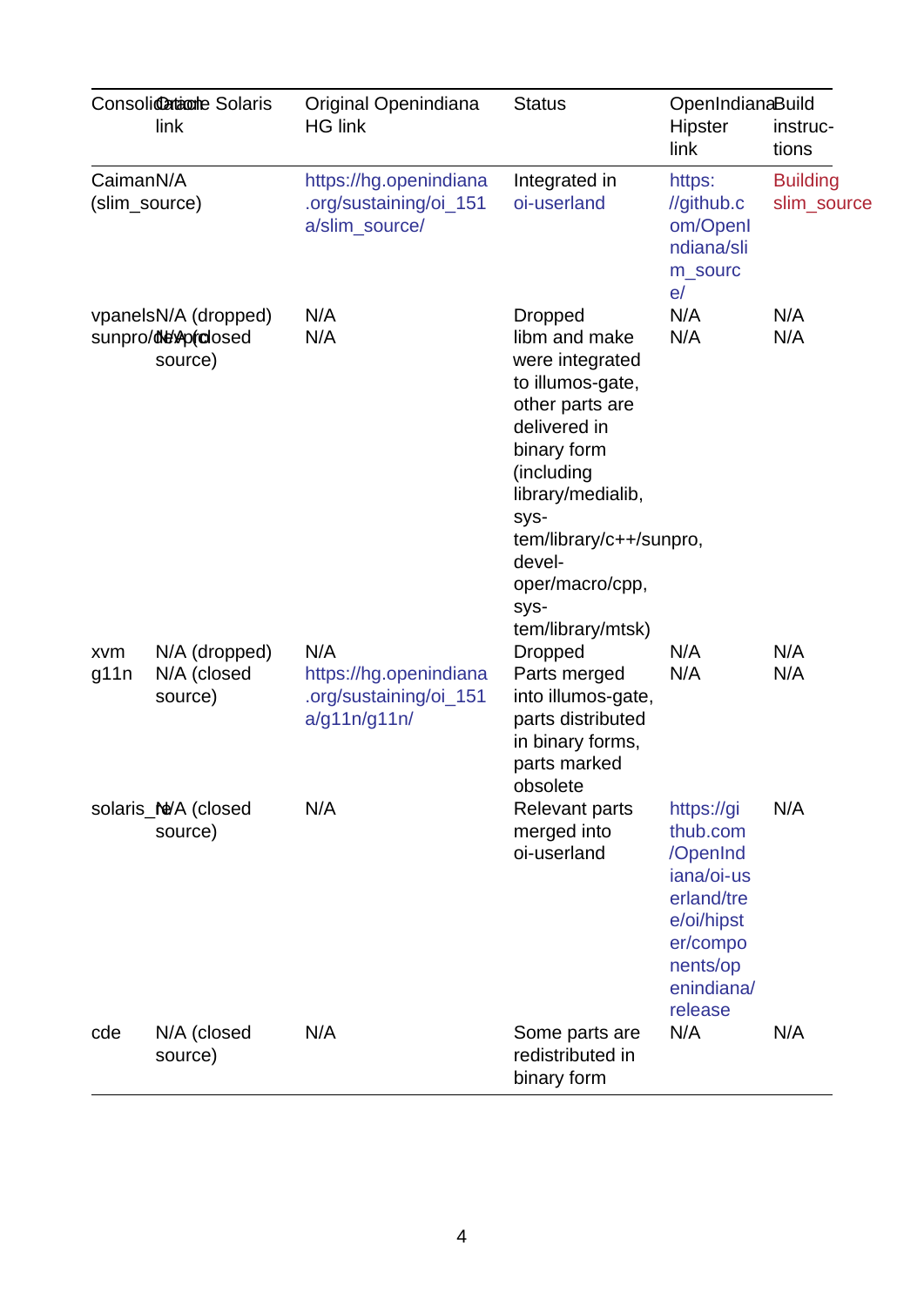## **2 Building legacy consolidations**

<span id="page-4-0"></span>Note, these instructions were not tested on modern OpenIndiana versions and preserved as is just for reference. You usually don't need to build legacy consolidations them manually.

## **3** Building oi-build

### <span id="page-4-3"></span><span id="page-4-1"></span>**CAUTION:**

**oi-build is a legacy consolidation which was superceded with oi-userland !!!** For building oi-userland see Building with oi-userland

Following instructions describe building oi-build on legacy OpenIndiana /dev distribution.

**oi-build** is OpenIndiana's [primary build framework fo](#page-0-0)r post-oi 151 development. It is set to replace all existing consolidations, vastly simplifying how we build the operating system.

oi-build is also tied into our continuous integration platform. When an update is committed to the oi-build mercurial repository, an automated build is kicked off. This will then automatically publish the built package to the /experimental repo, or generate an email alert if the build failed (to be completed).

## **3.1 oi-build overview**

<span id="page-4-2"></span>oi-build is a fork of Oracle's userland-gate, which we have extended and added additional software to. The layout is very similar.

Inside oi-build is a directory called components, under which lives a directory for each software package. Inside each of these software package directories is a main Makefile, as well as one or more .p5m IPS manifest files, and there may also be license files and patches.

The Makefile essentially contains a "build recipe". To build a piece of software, you simply cd into the directory of the software, and type make TARGET, where TARGET can be one of:

- **prep** : Download, extract and patch the software archive
- **build** : Build the software
- **install** : Install the software into the prototype directory
- **samplemanifest** : Create a sample manifest file in the build directory
- **publish** : Publish the software to the local userland IPS repo

For more details about writing Makefiles for userland, see userland Makefile targets and variables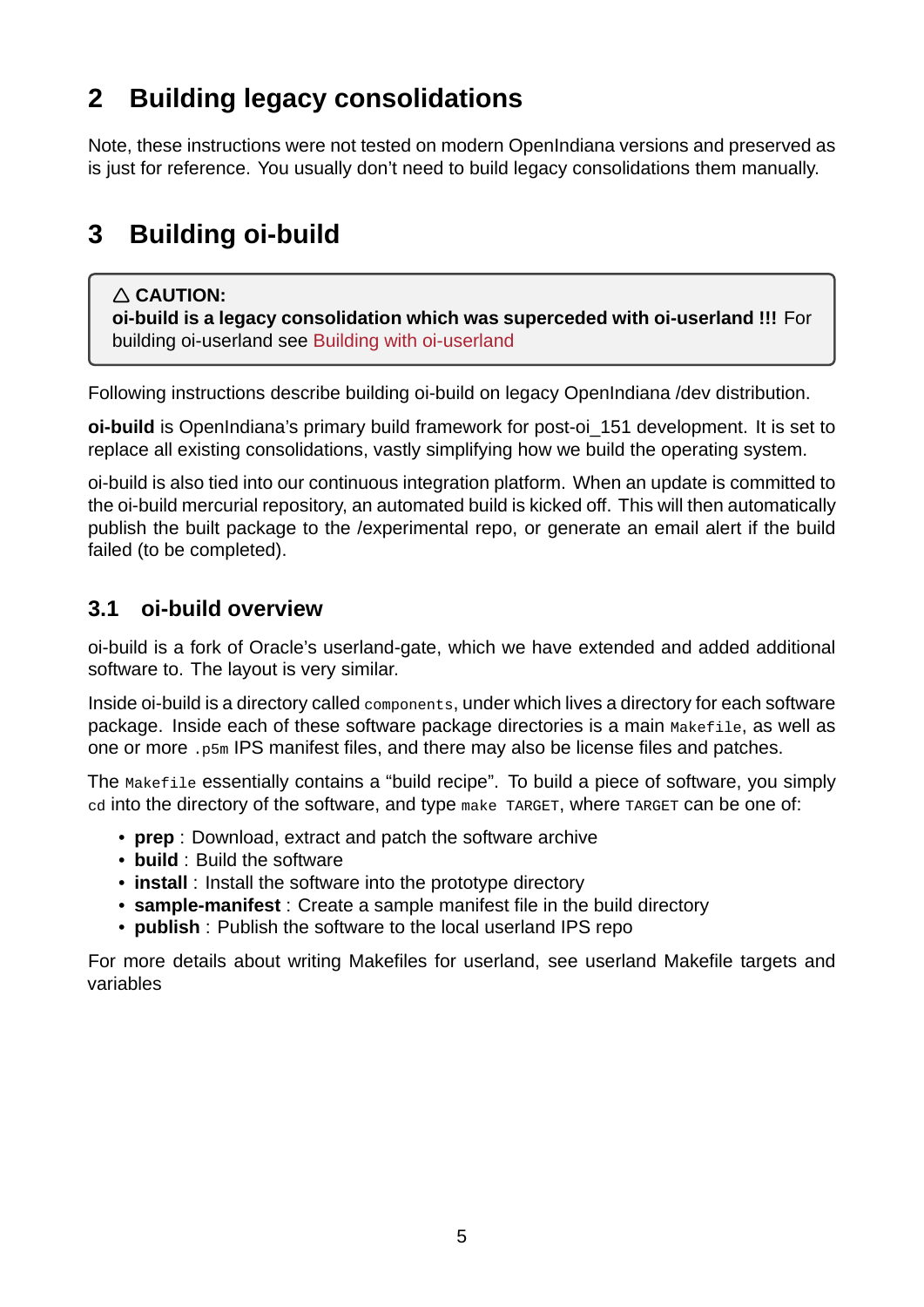### **NOTE:**

Before adding new packages to illumos-userland... Before considering adding a new package to oi-build, please check first whether someone else is working on the package by checking the issue tracker.

• If you don't find anyone already working on a port, please register your effort by opening an issue.

• If you wish to update an existing port, look at the log for the component Makefile ("hg log Makefile") and make sure you either contact the person who last updated the Makefile or include them on notifications for the issue by ticking their name. This will ensure efforts aren't duplicated and help to ensure sanity and comity amongst project members.

### **3.2 Setting up your build environment**

<span id="page-5-0"></span>We strongly recommend building packages inside a fresh local zone set up exclusively for building.

Some suggestions about build environment (dataset layouts, etc.) can also be found in the illumos wiki: How to build illumos (note however that compilers required for the core OS may be different than those acceptable for userland software).

### **3.2.1 Ens[uring your system is](https://illumos.org/docs/developers/build/) up to date**

<span id="page-5-1"></span>oi-build requires that your system be updated with the latest software from the pkg.openindiana.org/experim repository.

The procedure to do this is as follows:

```
sudo /usr/bin/pkg set-publisher -p http://pkg.openindiana.org/experimental/
sudo /usr/bin/pkg set-publisher -P oi-experimental
sudo /usr/bin/pkg set-publisher --non-sticky openindiana.org
sudo /usr/bin/pkg install -v package/pkg
sudo /usr/bin/pkg update -v
```
The first line adds the experimental repo to your package publisher list, the second line sets it as the primary publisher, and the third line allows packages from the experimental repo to replace those installed from the openindiana.org repo. The last line updates your system with the newer packages.

Note: If you are doing this in a zone and encounter an error from pkg about being unable to clone the current boot environment, you will need to update the zone from the global zone by doing:

```
ZONE=yourzonename
ZONEROOT='zonecfg -z $ZONE info zonepath | awk 'forint $NF'sudo zoneadm -z $ZONE halt
sudo zoneadm -z $ZONE ready
export PYTHONPATH=${ZONEROOT}/root/usr/lib/python2.6/vendor-packages
sudo ${ZONEROOT}/root/usr/bin/pkg -R ${ZONEROOT}/root set-publisher -p
\rightarrow http://pkg.openindiana.org/experimental/
```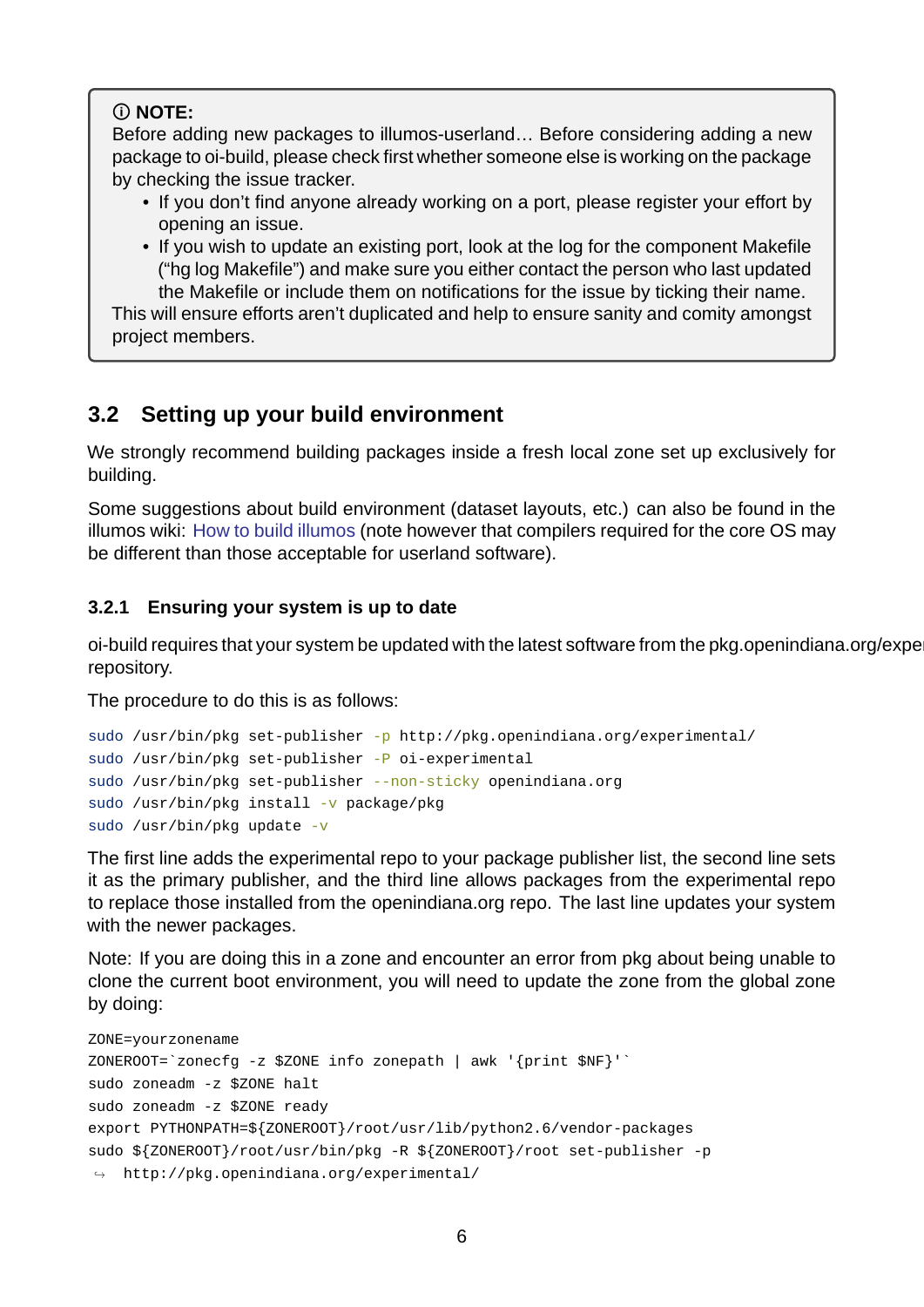```
sudo ${ZONEROOT}/root/usr/bin/pkg -R ${ZONEROOT}/root set-publisher -P
\leftrightarrow oi-experimental
sudo ${ZONEROOT}/root/usr/bin/pkg -R ${ZONEROOT}/root set-publisher --non-sticky
\leftrightarrow openindiana.org
sudo ${ZONEROOT}/root/usr/bin/pkg -R ${ZONEROOT}/root install -v package/pkg
sudo ${ZONEROOT}/root/usr/bin/pkg -R ${ZONEROOT}/root update -v
unset PYTHONPATH ZONE ZONEROOT
```
Note that the /experimental repo is under continuous development and may contain breakage. Thus we (as mentioned) strongly recommend building inside a dedicated development zone, rather than updating your main system.

### **3.2.2 Installing pre-requisites**

First, lets install the required software list:

```
sudo /usr/bin/pkg install pkg:/archiver/gnu-tar pkg:/compress/p7zip
\leftrightarrow pkg:/compress/unzip \
pkg:/developer/build/ant pkg:/developer/build/autoconf
\rightarrow pkg:/developer/build/automake-110 \
pkg:/developer/build/gnu-make pkg:/developer/build/libtool
\rightarrow pkg:/developer/build/make \
pkg:/developer/gcc3 pkg:/developer/gnome/gettext pkg:/developer/java/jdk \
pkg:/developer/java/junit pkg:/developer/lexer/flex pkg:/developer/macro/cpp \
pkg:/developer/macro/gnu-m4 pkg:/developer/object-file pkg:/developer/parser/bison
ightharpoonup \
pkg:/developer/versioning/mercurial pkg:/file/gnu-coreutils pkg:/file/gnu-findutils
\leftrightarrowpkg:/library/libtool/libltdl pkg:/library/libxslt pkg:/library/pcre \
pkg:/runtime/perl-512 pkg:/system/library/math/header-math pkg:/text/gawk \
pkg: /text/gnu-diffutils pkg: /text/gnu-qettext pkg: /text/gnu-qrep \ipkg:/text/gnu-patch pkg:/text/gnu-sed pkg:/text/groff \
 pkg:/text/texinfo pkg:/library/neon pkg:/library/apr-util-13 \
pkg:/developer/library/lint pkg:/system/header pkg:/developer/build/onbld \
 pkg:/data/docbook
```
### **3.2.3 Changes on Sun Studio compilers**

Oracle just moved the Studio Compiler. Now you need to login to access "Oracle Solaris Studio 12.3" they can be found at

<span id="page-6-1"></span>http://www.oracle.com/technetwork/serverstorage/solarisstudio/downloads/index.html

The following steps are needed to get it running:

```
export DOWNLOAD_LOCATION=$HOME
cd /opt
tar xjf $DOWNLOAD_LOCATION/SolarisStudio12.3-solaris-x86-bin.tar.bz2 -C ./
ln -s /opt/SolarisStudio12.3-solaris-x86-bin/solarisstudio12.3/ ./SUNWspro
```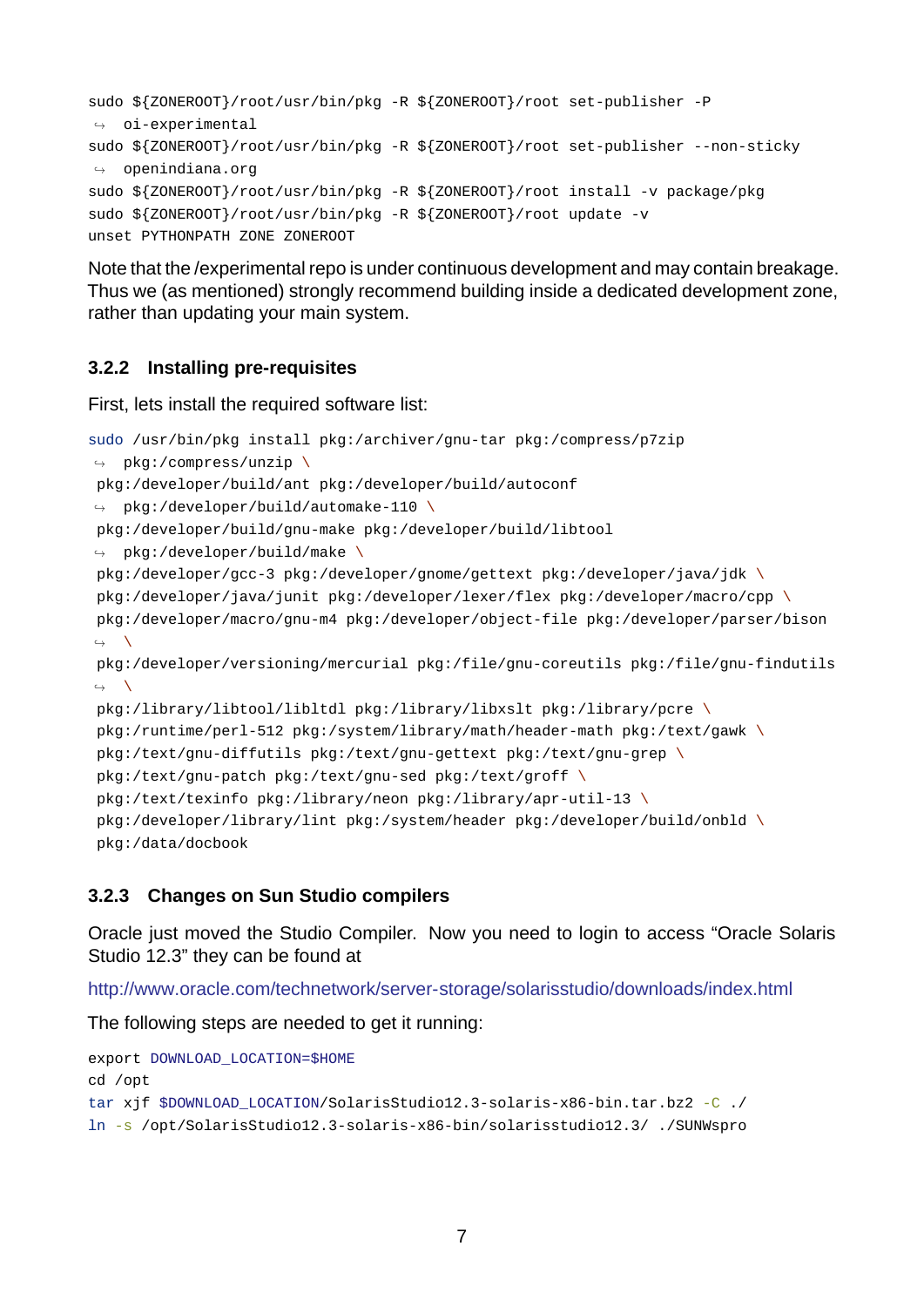### **3.3 Downloading oi-build and preparing for first use**

See the illumos wiki instructions How to build illumos for optional suggestions about build environment (dedicated ZFS dataset layouts, etc.)

<span id="page-7-0"></span>Check out the repository (subdirectory oi-build must not pre-exist):

```
cd ~
hg clone https://hg.openindiana.org/oi-build
cd oi-build
```
Now we will run the setup stage, which will prepare some tools, and create an IPS pkg5 repository for first use under the i386/build directory:

cd \$HOME/oi-build

*# If you have the Sun Studio compilers installed*

gmake setup

*# If you don't have (access to) the Studio compilers or want to use GCC* gmake setup COMPILER=gcc

**Important:** Checking your environment

Make the check-environment target to check your environment is set up correctly:

gmake check-environment

This will report back any issues.

### **3.4 Adding the local repository to your publisher list**

```
sudo /usr/bin/pkg set-publisher -p file://$HOME/oi-build/i386/repo
sudo /usr/bin/pkg set-publisher -P oi-build
```
You will now be able to pkg install the software you have built and published via oi-build.

### **3.5 Optional: Running a local pkg server for installation on other zones/hosts**

<span id="page-7-2"></span>If you would like to use your oi-build repository on other zones or hosts, you can run a pkg server:

 $\frac{\log 2}{\log 2}$  /usr/lib/pkg.depotd -d \$HOME/oi-build/i386/repo -p 10000

On other hosts, you can then specify http://hostname:10000 instead of the file:// address above.

See the illumos wiki instructions How to build illumos for optional suggestions about running a pkg server instance as an SMF service.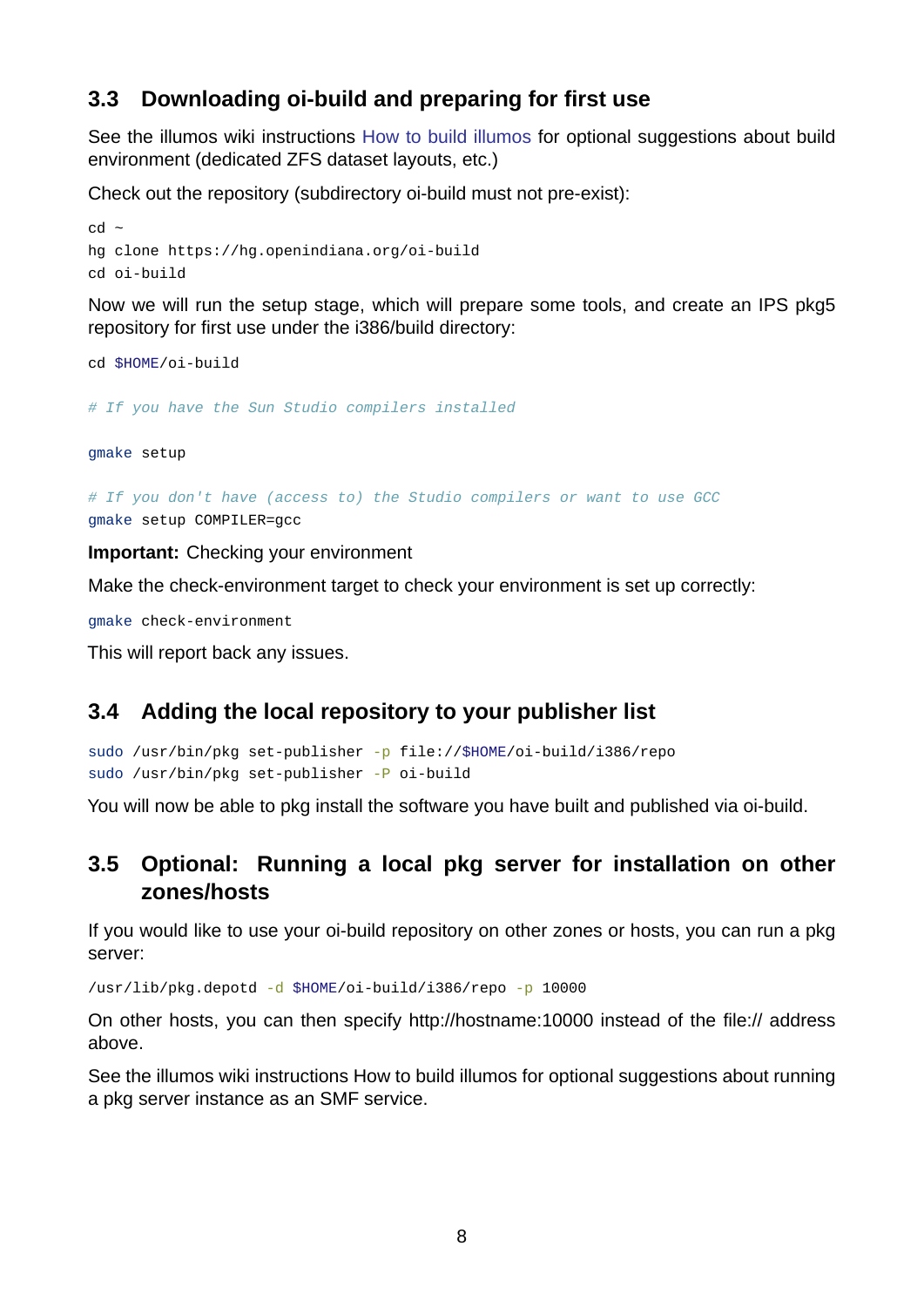### **3.6 Ready to build and install your first package**

Simply descend into the oi-build/components/SOFTWARE directory (where SOFTWARE is the name of the bit of software you wish to build):

```
cd $HOME/oi-build/components/SOFTWARE
gmake publish
sudo pkg install SOFTWARE
```
### **3.7 Contributing changes back to oi-build**

Preparing you changes for review

<span id="page-8-1"></span>When you think your changes are ready for review you will need to generate a diff. The most common way to do this is "hg diff". It's recommended that you explain the implications of your changeset if it's not immediately obvious, and how you've tested it.

Committing changes

If you changeset has had either "2 thumbs up and 3 days open for review" or "4 thumbs up" then you are now ready to push you changes to the repo. Add and commit all files for your new component using:

```
cd ~/oi-build/components/SOFTWARE
hg add Makefile *.p5m <etc.>
hg commit .
```
Commit messages must follow this format:

<bug id> <bug summary> Reviewed by: Reviewer Name <reviewer.name@fake.net> Reviewed by: Reviewer Name <reviewer.name@fake.net> Reviewed by: Reviewer Name <reviewer.name@fake.net> Approved by: My Name <my.name@mydomain.net>

When committing changes on behalf of someone else the commit message remains the same but you must pass the committer's name to hg commit. hg commit -u 'Contributor Name contributor.name@fake.net'

## <span id="page-8-3"></span>**4 [Building IPS/pkg](mailto:contributor.name@fake.net)**

<span id="page-8-2"></span>**NOTE:**

For building IPS delivered with modern OpenIndiana, use openindiana/pkg oi-userland component.

Following instructions describe building pkg on legacy Ope[nIndiana /dev distr](https://github.com/OpenIndiana/oi-userland/tree/oi/hipster/components/openindiana/pkg)ibution.

Make sure you have Sun Studio installed.

Install dependencies:

sudo pkg install \ developer/build/autoconf \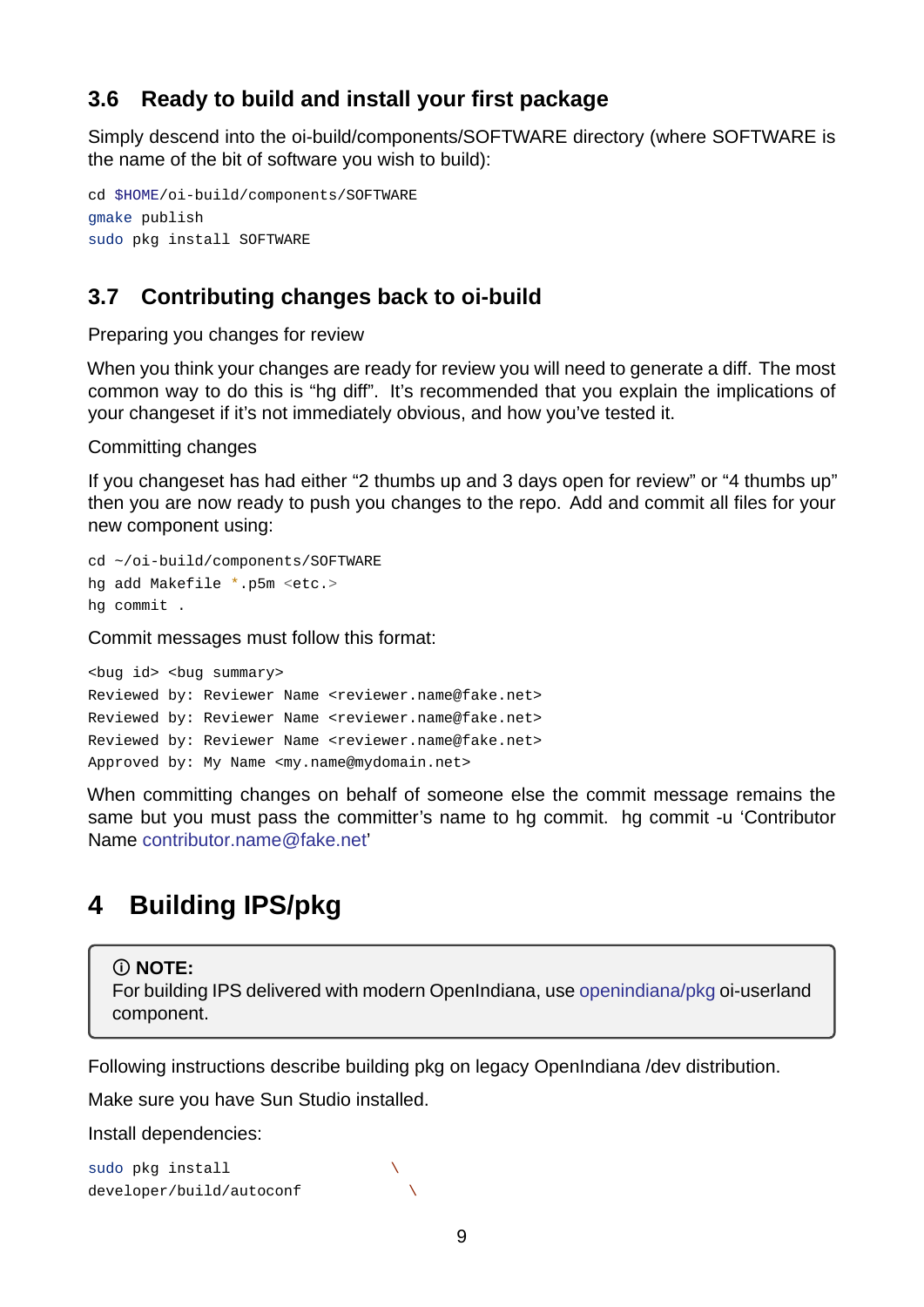| developer/build/automake-110                                   |  |
|----------------------------------------------------------------|--|
| developer/opensolaris/pkg5                                     |  |
| developer/swig                                                 |  |
| developer/versioning/mercurial                                 |  |
| gnome/accessibility/gnome-a11y-libs \                          |  |
| $\text{library}/\text{python-2}/\text{python-gnome-extras-26}$ |  |
| library/python-2/python-notify-26                              |  |
| package/pkg/package-manager                                    |  |
| package/pkg/update-manager                                     |  |
| developer/python/pylint                                        |  |
| service/network/dns/mdns                                       |  |
| system/library/math/header-math                                |  |
| text/gnu-patch \                                               |  |
| developer/gnome/gnome-doc-utils \                              |  |
| system/zones/internal                                          |  |

Set up your environment:

GATE=pkg BUILDNUM=151

```
pfexec /sbin/zfs create -o atime=off -p rpool/export/builds/$GATE
pfexec chown `id -u`:`id -g` /export/builds/$GATE
cd /export/builds/$GATE
```

```
unset CC
unset CXX
PATH=/usr/bin:/usr/sbin:/opt/SUNWspro/bin:/usr/ccs/bin
export PATH
```
Get the source and update it to the right branch:

hg clone https://hg.openindiana.org/sustaining/oi\_151a/pkg-gate/ pkg-gate cd pkg-gate hg update oi\_151a

Start the building process:

```
cd src
dmake install
make -e packages BUILDNUM=${BUILDNUM}
export PATH=`pwd`/../proto/root_`uname p`/usr/bin:$PATH
export PYTHONPATH=`pwd`/../proto/root_`uname
↪ p`/usr/lib/python2.6/vendorpackages:$PYTHONPATH
cd pkg
make BUILDNUM=${BUILDNUM}
make repository-metadata
```
Optional unit tests, which take forever:

```
cd ..
make test-verbose
```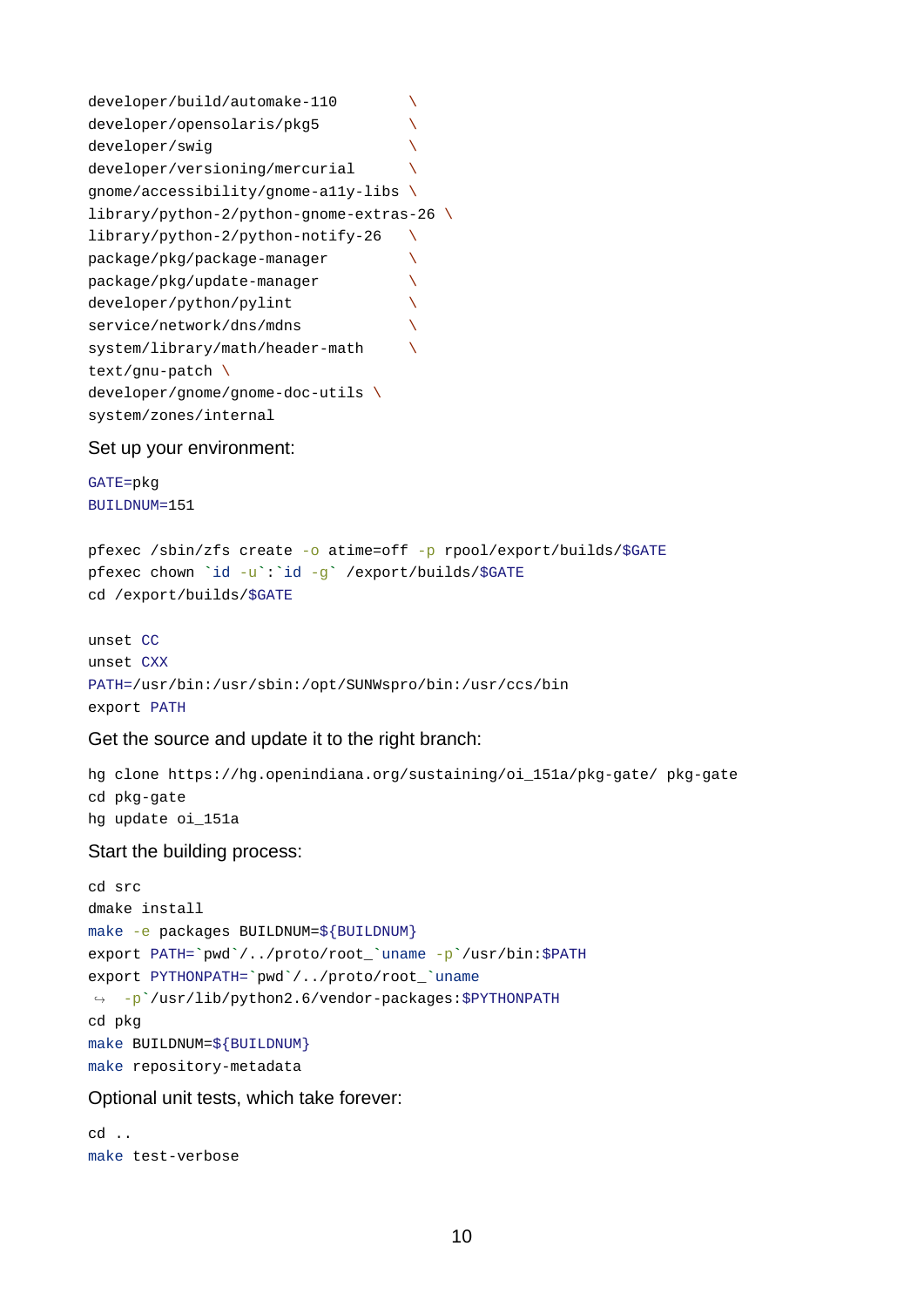## <span id="page-10-0"></span>**5 Building SFW**

Following instructions describe building SFW on legacy OpenIndiana /dev distribution.

SFW is the Solars Freeware consolidation, which includes a lot of FOSS software. Misc note: By default on re-invoking env -i /opt/onbld/bin/nightly yourenvscrip.sh the build process will clear up the previous build run by removing directories with rm -rf

Building SFW is a lot like building ONNV. It's recommended you build SFW on a version of ONNV that's not too far behind it (e.g. build SFW 145 on ONNV 144). Please ensure Sun Studio is set up and pkg has been installed from pkg-gate, as per the ONNV build instructions. Also ensure an up to date onbld is present for the version of SFW you're building (if you've built ONNV on the same box then that will be the case).

## <span id="page-10-1"></span>**5.1 Installing dependencies**

You'll need to ensure the following dependencies are installed:

```
sudo pkg install \
archiver/gnu-tar \lambdacompatibility/ucb \
compress/unzip \
data/docbook \
database/mysgl-51/library \n\database/postgress-82/development \developer/build/ant \
developer/build/autoconf \
developer/build/automake-19 \
developer/build/automake-110 \
developer/build/cmake \
developer/build/gnu-make \
developer/build/libtool \
developer/build/onbld \
developer/gcc-3 \
developer/gnome/gettext \
developer/java/junit \
developer/lexer/flex \
developer/object-file \ \ \ \ \ \developer/parser/bison \
developer/versioning/subversion \
file/gnu-coreutils \ \ \ \ \file/gnu-findutils \setminuslibrary/c++/sigcpp \
library/gd \
library/glib1 \
library/graphics/wxwidgets \
library/guile \
library/libevent \
library/libtorrent \
library/motif \
```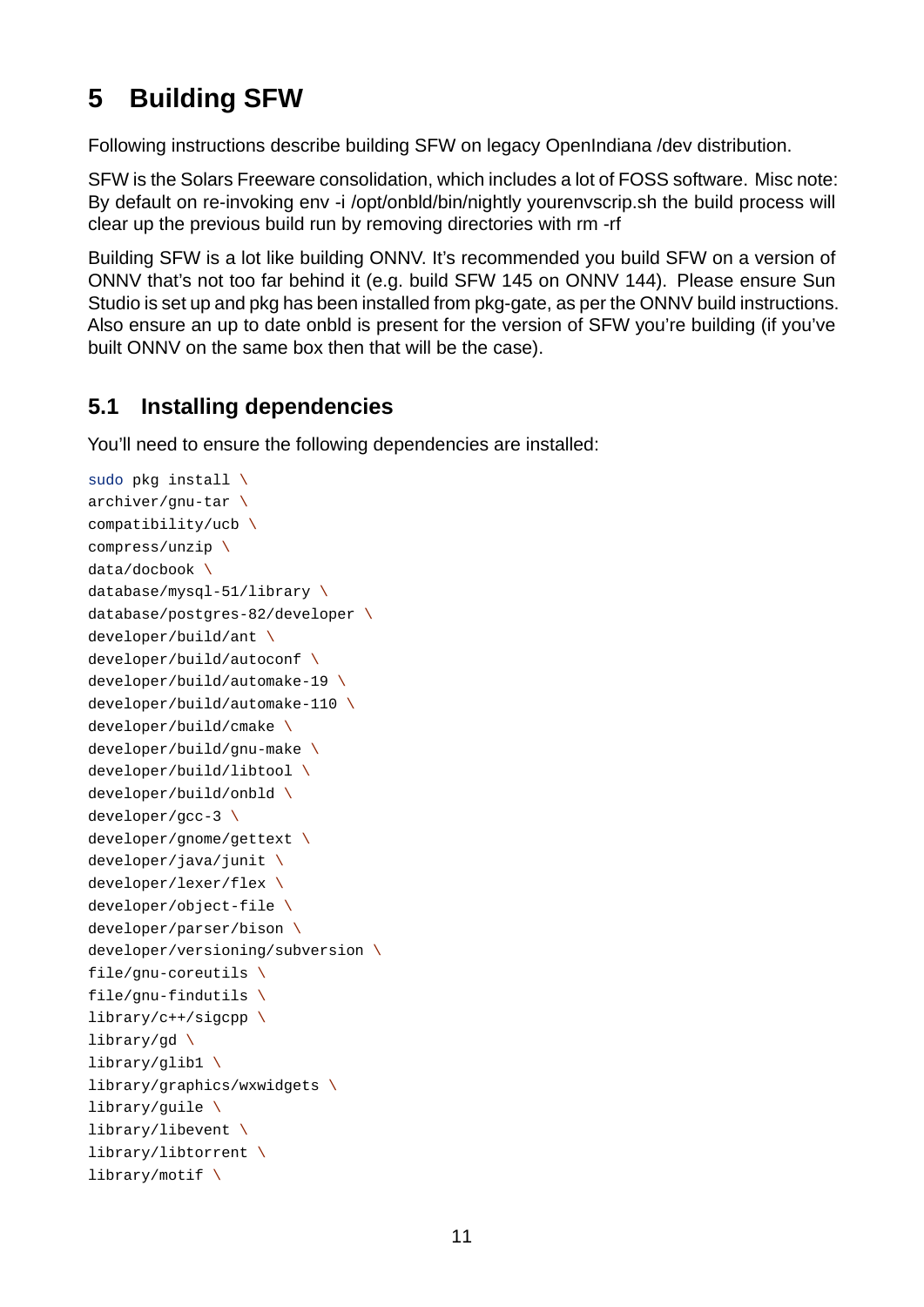library/mozilla-nss/header-nss  $\setminus$ library/nspr \ library/nspr/header-nspr  $\lambda$ library/pcre \ library/perl-5/database  $\lambda$  $library/python-2/libxml2-26 \ \ \backslash$ library/python-2/setuptools-26  $\backslash$ library/slang \ library/tooltalk \ print/cups \ print/filter/ghostscript \ runtime/erlang \ runtime/lua \ runtime/ocaml \ runtime/ocaml/lablgtk \ service/network/slp \ system/header/header-audio  $\setminus$ system/header/header-ugen  $\lambda$ system/header/header-usb  $\lambda$ system/header/header-agp  $\lambda$ system/library/libpcap \ system/library/math/header-math  $\setminus$ system/library/usb/libusb \ system/network/avahi \ text/gawk \  $text/$ gnu-diffutils \ text/gnu-gettext  $\setminus$ text/gnu-grep  $\lambda$ text/gnu-patch  $\setminus$ text/gnu-sed  $\lambda$ text/groff \ text/texinfo \  $web/java-servervlet/tomcat \ \ \ \ \$ web/server/apache-13  $\backslash$  $web/server/apache-22 \ \ \ \ \$ x11/library/mesa \ x11/optional-clients

Then run the following to set up the build environment:

pfexec sh /usr/share/sgml/docbook/docbook-catalog-install.sh

Note: This command seems to be unnecessary.

Note: If repeating builds do not repeat the docbook-catalog-install.sh, it will break stuff!

You will likely find that the build never completes. Instead, it hangs with a spinning 'yes' command. This happens because php-5.2.17 must be built with version 2.13 of the autoconf tools. Version 2.69 is installed by the package listed above. You will need to build 2.1.3 from source and install it where it won't interfere with 2.69. /opt/auto is a suitable place. Then you will need to patch usr/src/cmd/php5/Makefile.sfw so that the php build will use 2.13. This patch file is suitable: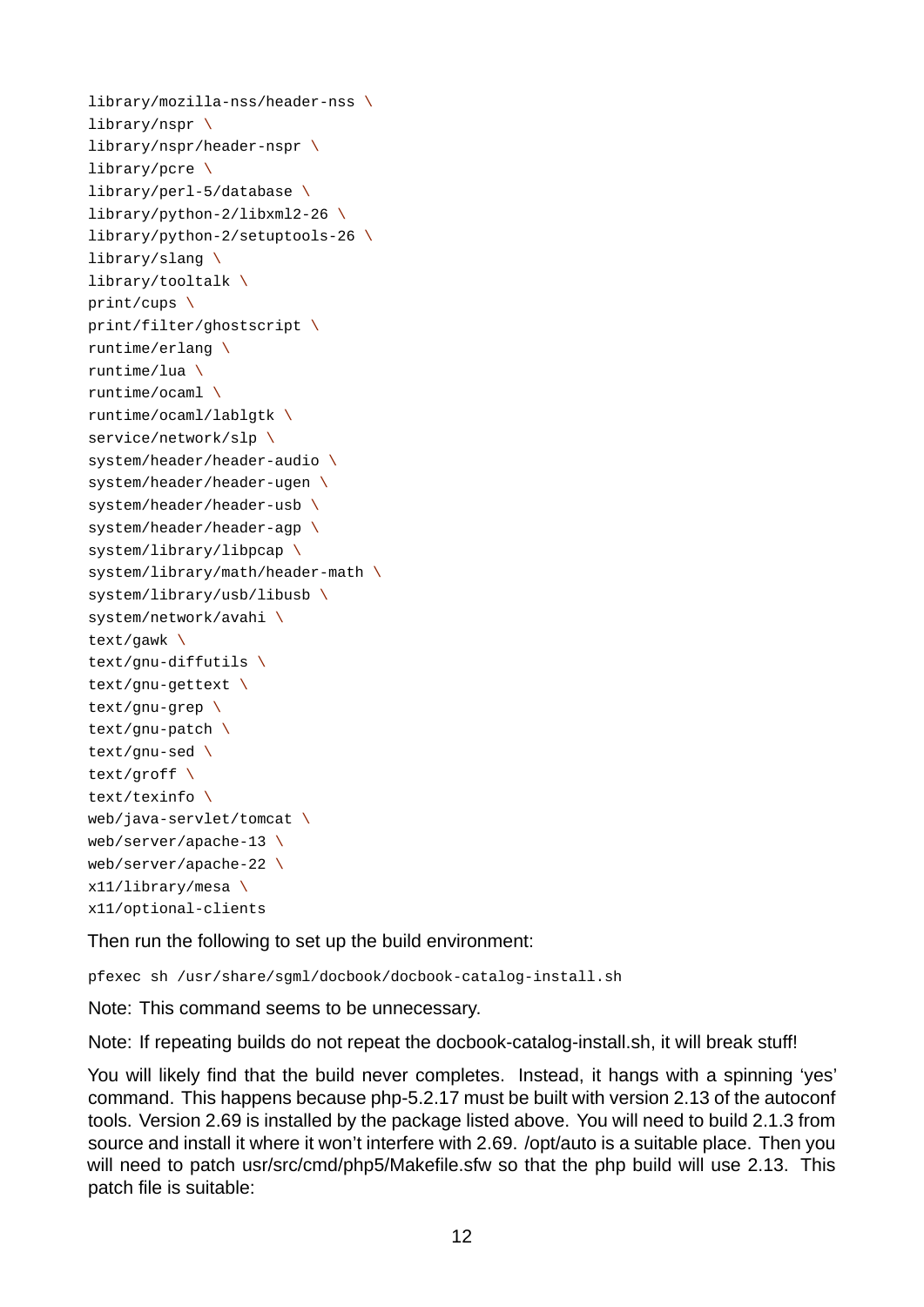```
--- Makefile.sfw-orig ::
+++ Makefile.sfw ::
@@ 18,9 +18,9 @@
 #
# CDDL HEADER END
 #
+# Copyright 2016 Gary Mills
 # Copyright (c) 2007, 2011, Oracle and/or its affiliates. All rights reserved.
 #
-#pragma ident \sqrt[m]{\theta(\#)}Makefile.sfw 1.47 11/06/15 SMI"
 PHP_REL=5.2
 #@@ 118,7 +118,9 @@
 PRECONF_ENVLINE= \
       PATH=/usr/gnu/bin:/usr/bin \
        MAKE=$(GMAKE)
+ MAKE=$(GMAKE) \
+ PHP_AUTOCONF=/opt/auto/bin/autoconf \
+ PHP_AUTOHEADER=/opt/auto/bin/autoheader
 CONF_ENVLINE= \
```
 $CC=$(CC) \ \ \ \ \ \$ 

### <span id="page-12-0"></span>**5.2 Doing a build:**

You can obtain the sfwnv source from either the Sun website (selecting the correct directory and files for the version you wish to build) or use one of the hg repos like:

hg clone https://hg.openindiana.org/sustaining/oi\_151a/sfw-gate/

cd to the directory you either unpacked or cloned then edit or make a copy of usr/src/tools/env/sfw-opensolaris.sh and invoke the build with

env -i /opt/onbld/bin/nightly ./sfw-opensolaris.sh &

### <span id="page-12-1"></span>**5.3 Variables**

In usr/src/tools/env/yourenvscrip.sh MAKEFLAGS=k means continue on error DMAKE\_MAX\_JOBS is worth cranking if you're on a multicore system See scripts for other options available as it's well documented.

## <span id="page-12-2"></span>**6 Building XNV**

Following instructions describe building XNV on legacy OpenIndiana /dev distribution.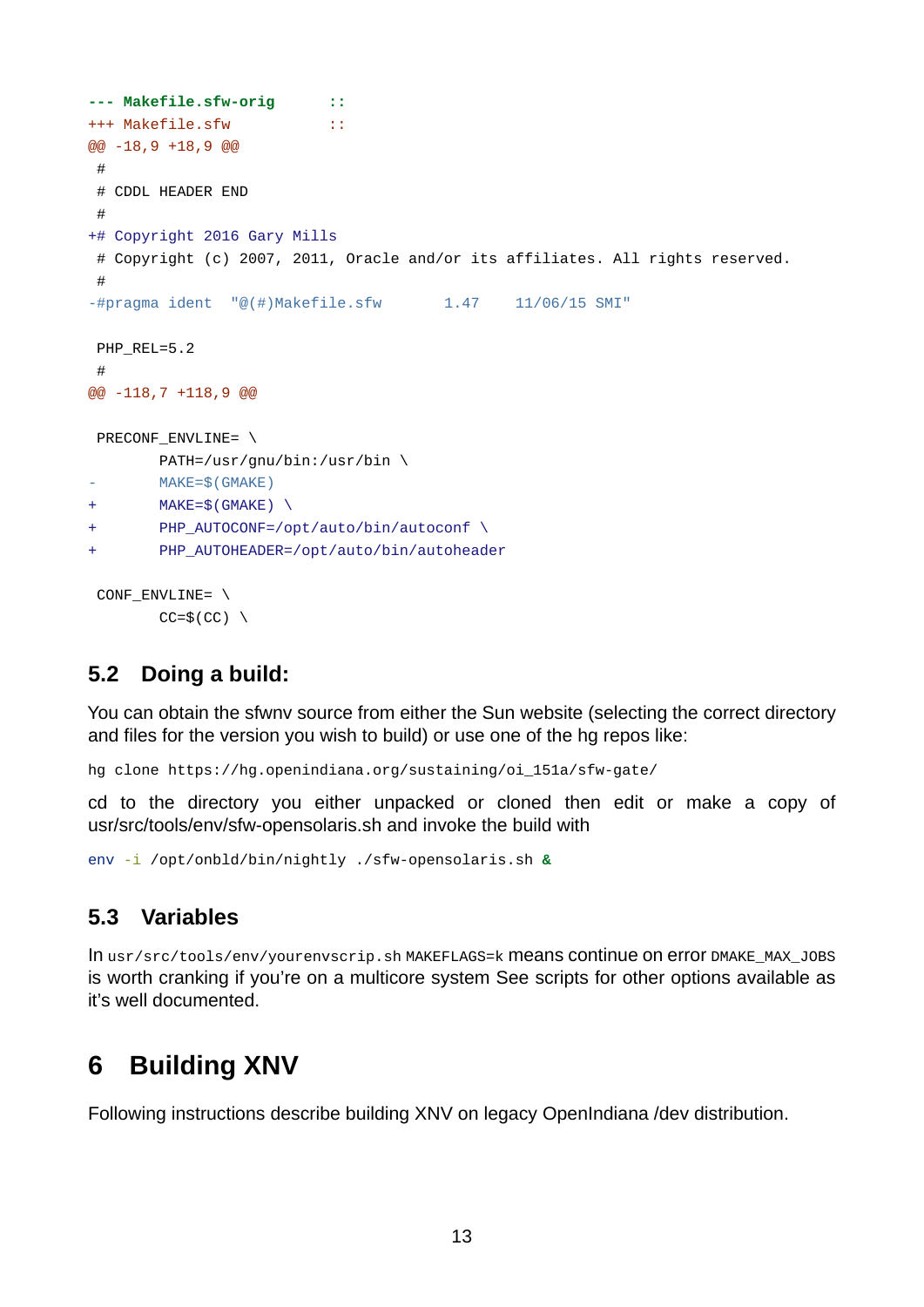### **6.1 Install pre-requisites**

Note: you must build this XNV release with Sun Studio 12 (Sept 2009 edition with CBE patches), and NOT Sun Studio 12.1. If you build it with 12.1 you'll suffer frequent freezes.

<span id="page-13-0"></span>The following should install all the dependencies required to build X, with the exception of Sun Studio 12 which you will have to obtain separately.

pfexec pkg install developer/opensolaris/X developer/build/cbe x11-network-proxies

## **6.2 Do the build**

```
cd ~
hg clone https://hg.openindiana.org/sustaining/oi_151a/xnv
cd xnv
hg update oi_151a
make setup X_BUILD_OPTIONS=openindiana
```
Fetch the tar balls by executing:

./download-tarballs

Start the XNV build process:

```
export PATH=/opt/SUNWspro/bin:/usr/bin:/usr/sbin:/usr/ccs/bin:bin:/usr/dt/bin/:/us 
interational
```

```
↪ r/openwin/bin:/opt/onbld/bin:/opt/onbld/bin/i386:/usr/sfw/bin
```
./buildit

As xnv uses a parallel build, if the build process fails, run

```
open-src/util/build-tools/find-build-errors
```
to find errors.

Create the IPS repository:

```
cd pkg
make
```
## **7 Building JDS**

Following instructions describe building JDS on legacy OpenIndiana /dev distribution.

Steps for building JDS

- Create a fresh zone (do not use the global zone, during the build files will be installed directly into the running system bypassing the packaging system!).
- Obtain oi-cbe from https://hg.openindiana.org/oi-cbe/
- Download sunstudio12u1-patched-ii-2010Feb-sol-x86.tar.gz and desktop-cbe-mini-1.8.0.tar.bz2 and place them inside oi-cbe/sources

Copy oi-cbe into the zone and execute setup-buildenv.sh jds in order to set up the build environment.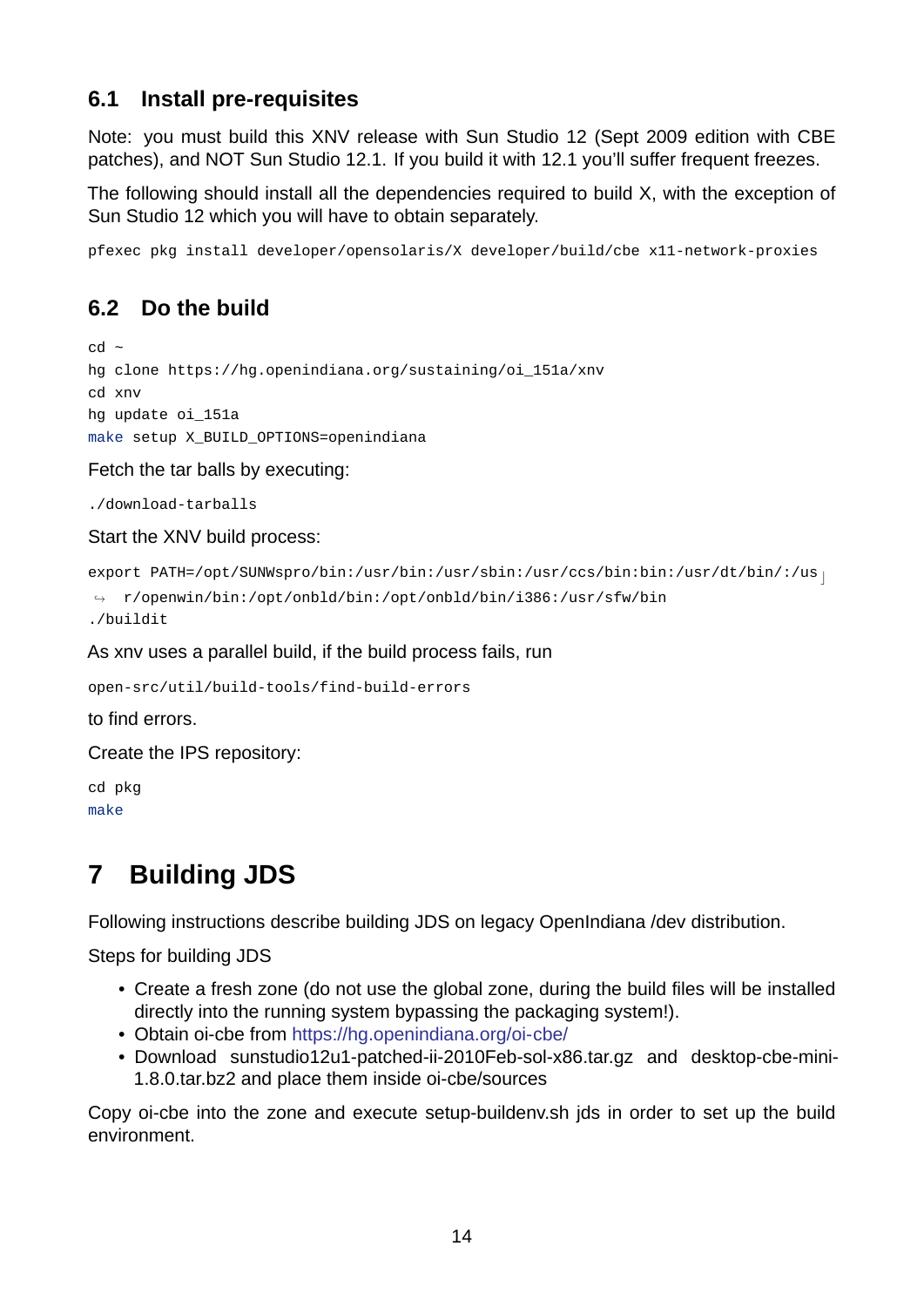*# buildzone=jdszone # name of the designated build zone # zonepath=/path/to/zone # path to the designated build zone # cp r oicbe \${zonepath}/root/var/tmp/ # zlogin \$buildzone 'cd /var/tmp/oicbe && ./setupbuildenv.sh jds'*

#### Download and place all JDS source files into \${HOME}/packages/SOURCES

```
# zlogin l abuild $buildzone 'cd ${HOME}/packages/SOURCES && wget r l1 np nd
↪ http://dlc.openindiana.org/oi/jds/downloads/sources/'
```
#### Check out the JDS spec files and the OpenIndiana patchset.

```
# zlogin l abuild $buildzone 'hg clone
 → https://hg.openindiana.org/spec-files-mozilla-l10n/
 → ${HOME}/spec-files-mozilla-l10n'
# zlogin l abuild $buildzone 'hg clone https://hg.openindiana.org/specfiles/
↪ ${HOME}/specfiles'
# zlogin l abuild $buildzone 'hg clone https://hg.openindiana.org/mq_specfiles/
↪ ${HOME}/specfiles/.hg/patches'
```
Update to the desired version and apply all patches.

```
# zlogin -1 abuild $buildzone 'cd ${HOME}/spec-files && hg -R .hg/patches up oi_148
↪ && hg up NEVADA_148 && hg config extensions.mq=1 config diff.git=1 qpush a'
```
#### Prepare and build JDS.

```
# zlogin l abuild $buildzone '. /opt/dtbld/bin/env.sh; cd ${HOME}/specfiles &&
↪ make'
# zlogin l abuild $buildzone '. /opt/dtbld/bin/env.sh; rm ${HOME}/status.html; cd
→ ${HOME}/spec-files && pkgtool -v --topdir=${HOME}/packages --tarballdirs
${HOME}/packages/SOURCES:${PWD}/manpages/sunmanpagetarballs:${PWD}/manpages-
↪
→ roff/sun-manpage-tarballs:${PWD}/po-sun/po-sun-tarballs:${tarballdirs} --update
rmlog logdir=${HOME}/logs logdirurl=/logs live
↪
summarylog=${HOME}/status.html nopkg withl10n
↪
withopenindianabranding build specs/*.spec'
↪
# zlogin l abuild $buildzone '. /opt/dtbld/bin/env.sh; rm ${HOME}/status.html; cd
→ ${HOME}/spec-files-mozilla-l10n && pkgtool -v --topdir=${HOME}/packages
↔ --tarballdirs ${HOME}/packages/SOURCES:${tarballdirs} --update --rmlog
```

```
logdir=${HOME}/logs logdir_url=/logs live
↪
```

```
→ --summary-log=${HOME}/status.html --nopkg --with-110n build specs/*.spec'
```
SVR4 packages will be placed into \${HOME}/packages.

## **8 Building slim\_source**

### **NOTE:**

For building slim\_source used in modern OpenIndiana, use openindiana/slim\_source oi-userland component.

Following instructions describe building slim\_source on legacy [OpenIndiana /dev distributi](https://github.com/OpenIndiana/oi-userland/tree/oi/hipster/components/openindiana/slim_source%22)on.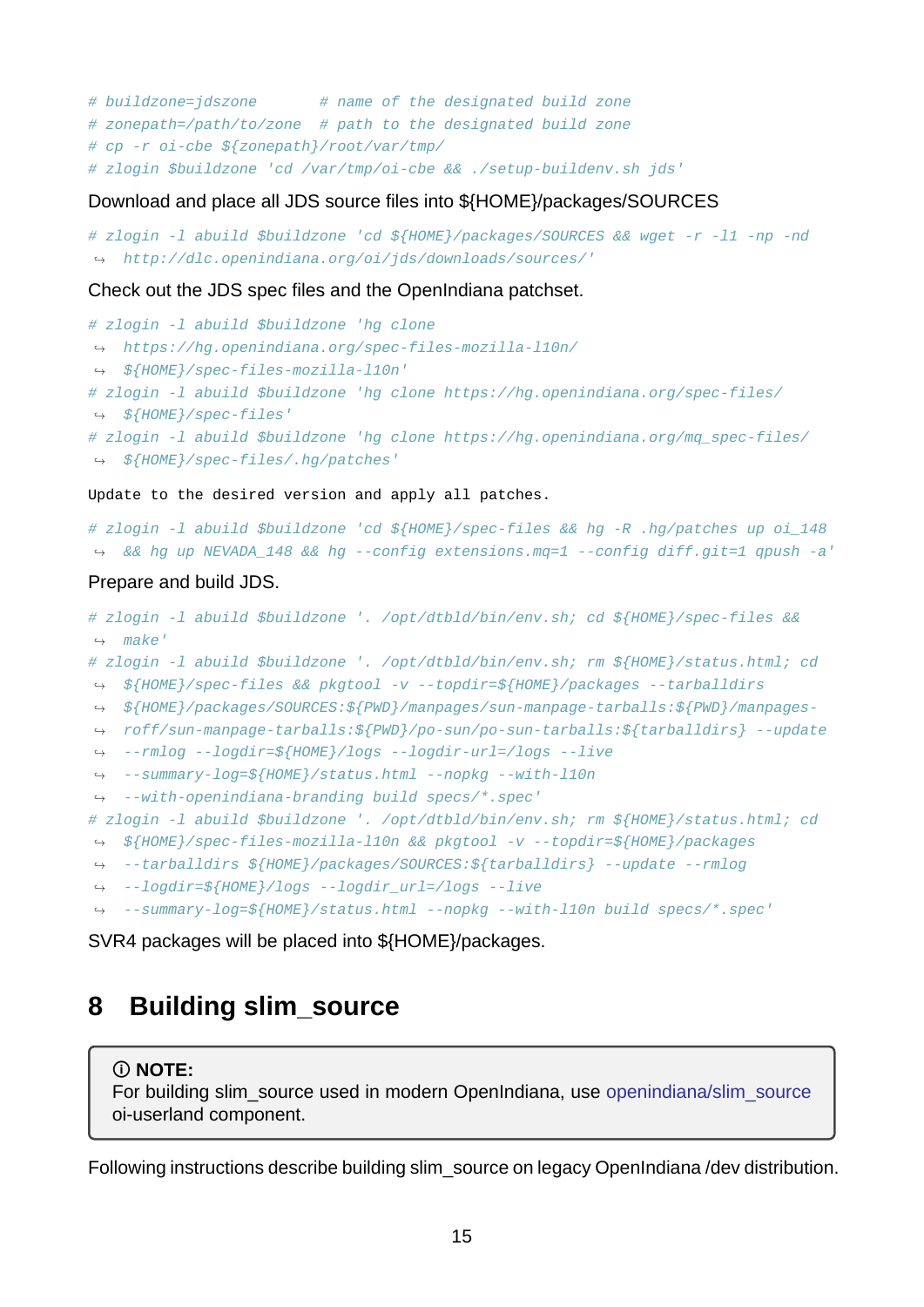#### **Build Environment**

We would always recommend building in a Zone. To build slim source as per the instructions below, please make sure you are running oi\_151. You will also need to make sure you have Sun Studio installed.

Get slim\_source source:

```
export BUILD_ID=oi_151a
export SNV=151
hg clone https://hg.openindiana.org/sustaining/oi_151a/slim_source/
cd slim_source
hg update $BUILD_ID
Install required IPS packages:
sudo pkg install archiver/gnu-tar \
developer/build/onbld \
developer/object-file \ \ \ \ \ \developer/swig \
developer/versioning/mercurial \
gnome/config/gconf \
install/beadm \
library/desktop/gtk2 \
library/desktop/libglade \
library/glib2 \
library/gnome/gnome-libs \setminuspackage/svr4 \
service/network/smtp/sendmail \
system/boot/wanboot/internal \
system/library/install \
system/library/install/libinstzones \
system/library/libdiskmgt/header-libdiskmgt \
system/library/storage/ima/header-ima \
system/zones/internal \
text/gnu-gettext \lambdatext/gnu-grep \lambda
```
text/gnu-sed

#### Prepare the build script:

```
cd usr/src
cp tools/env/developer.sh .
gsed -i 's%export CODEMGR_WS=.*%export CODEMGR_WS="`hg root`"%g' developer.sh
echo 'export CW_NO_SHADOW=1' >>developer.sh
echo "export INSTALL_BUILDNUM=$SNV" >>developer.sh
echo 'export NIGHTLY_OPTIONS="ANndlmp +t"' >> developer.sh
echo 'export SPRO_ROOT=/opt/sunstudio12.1' >> developer.sh
```
#### Start the build:

/opt/onbld/bin/nightly developer.sh